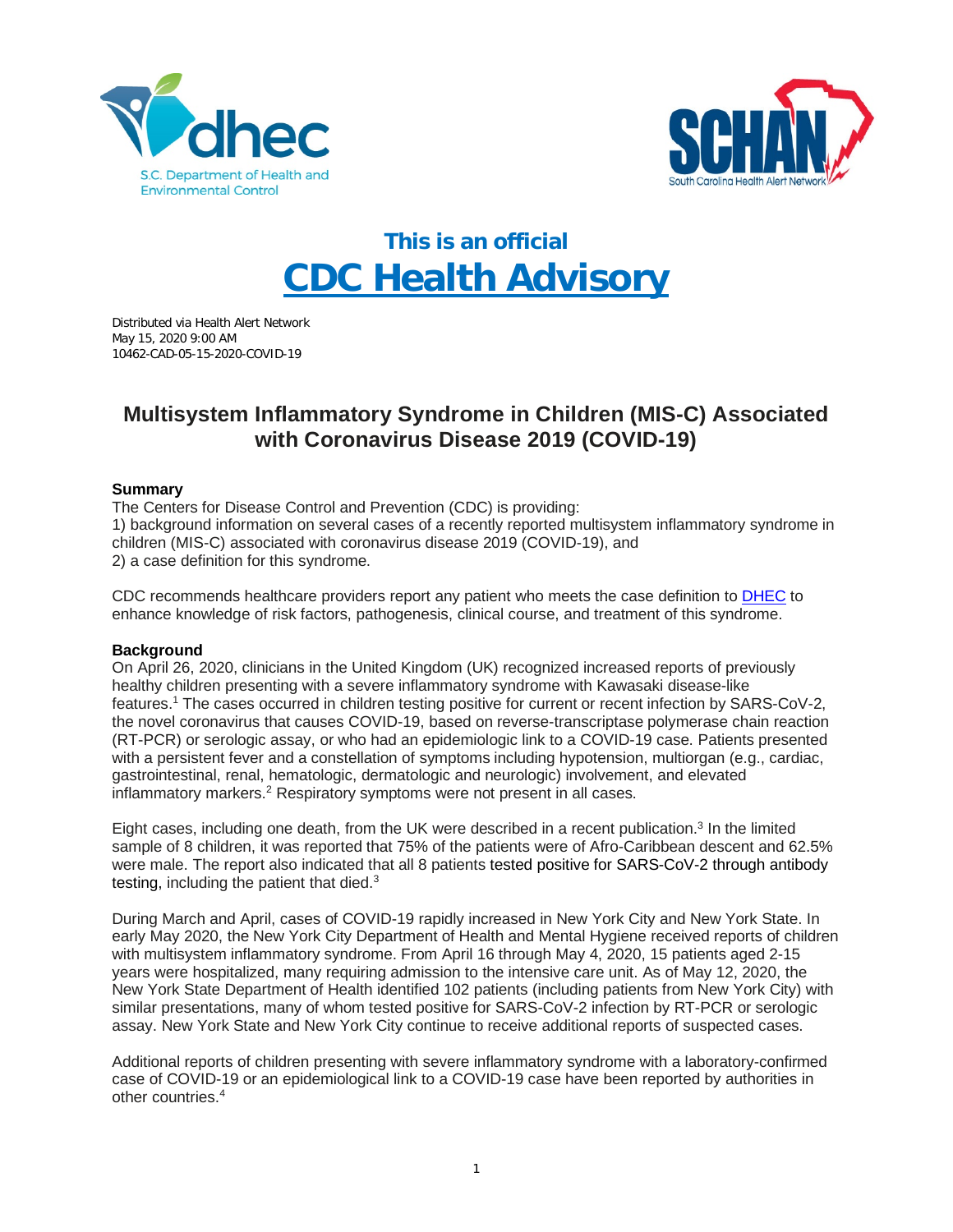It is currently unknown if multisystem inflammatory syndrome is specific to children or if it also occurs in adults.

There is limited information currently available about risk factors, pathogenesis, clinical course, and treatment for MIS-C. CDC is requesting healthcare providers report suspected cases to public health authorities to better characterize this newly recognized condition in the pediatric population.

#### **Recommendations**

Healthcare providers who have cared or are caring for patients younger than 21 years of age meeting MIS-C criteria should report suspected cases to [DHEC.](https://scdhec.gov/sites/default/files/Library/CR-009025.pdf)

For additional information, please contact CDC's 24-hour Emergency Operations Center at 770-488- 7100. After hour phone numbers for health departments are available at the Council of State and Territorial Epidemiologist website [\(https://resources.cste.org/epiafterhours\).](https://resources.cste.org/epiafterhours)



#### **References**

1 <https://www.cdc.gov/kawasaki/index.html>

2 Royal College of Paediatrics and Child Health Guidance: Paediatric multisystem inflammatory syndrome temporally associated with COVID-19, [https://www.rcpch.ac.uk/sites/default/files/2020-05/COVID-19-Paediatric-multisystem-](https://www.rcpch.ac.uk/sites/default/files/2020-05/COVID-19-Paediatric-multisystem-%20inflammatory%20syndrome-20200501.pdf) [%20inflammatory%20syndrome-20200501.pdf.](https://www.rcpch.ac.uk/sites/default/files/2020-05/COVID-19-Paediatric-multisystem-%20inflammatory%20syndrome-20200501.pdf)

3 Riphagen S, Gomez X, Gonzales-Martinez C, Wilkinson N, Theocharis P. Hyperinflammatory shock in children during COVID-19 pandemic. Lancet. 2020. Advance online publication, doi: 10.1016/S0140-6736(20)31094 [https://www.thelancet.com/journals/lancet/article/PIIS0140-6736\(20\)31094-1/fulltext](https://www.thelancet.com/journals/lancet/article/PIIS0140-6736(20)31094-1/fulltext)

4 Verdoni L, Mazza A, Gervasoni A, Martelli L, Ruggeri M, Ciuffreda M, Bonanomi E, D'Anitga L. An outbreak of severe Kawasaki-like disease at the Italian epicentre of the SARS-CoV-2 epidemic: an observational cohort study. Lancet. 2020. Advance online publication, doi: 10.1016/ S0140-6736(20)311296 [https://www.thelancet.com/journals/lancet/article/PIIS0140-6736\(20\)31103-X/fulltext](https://www.thelancet.com/journals/lancet/article/PIIS0140-6736(20)31103-X/fulltext)